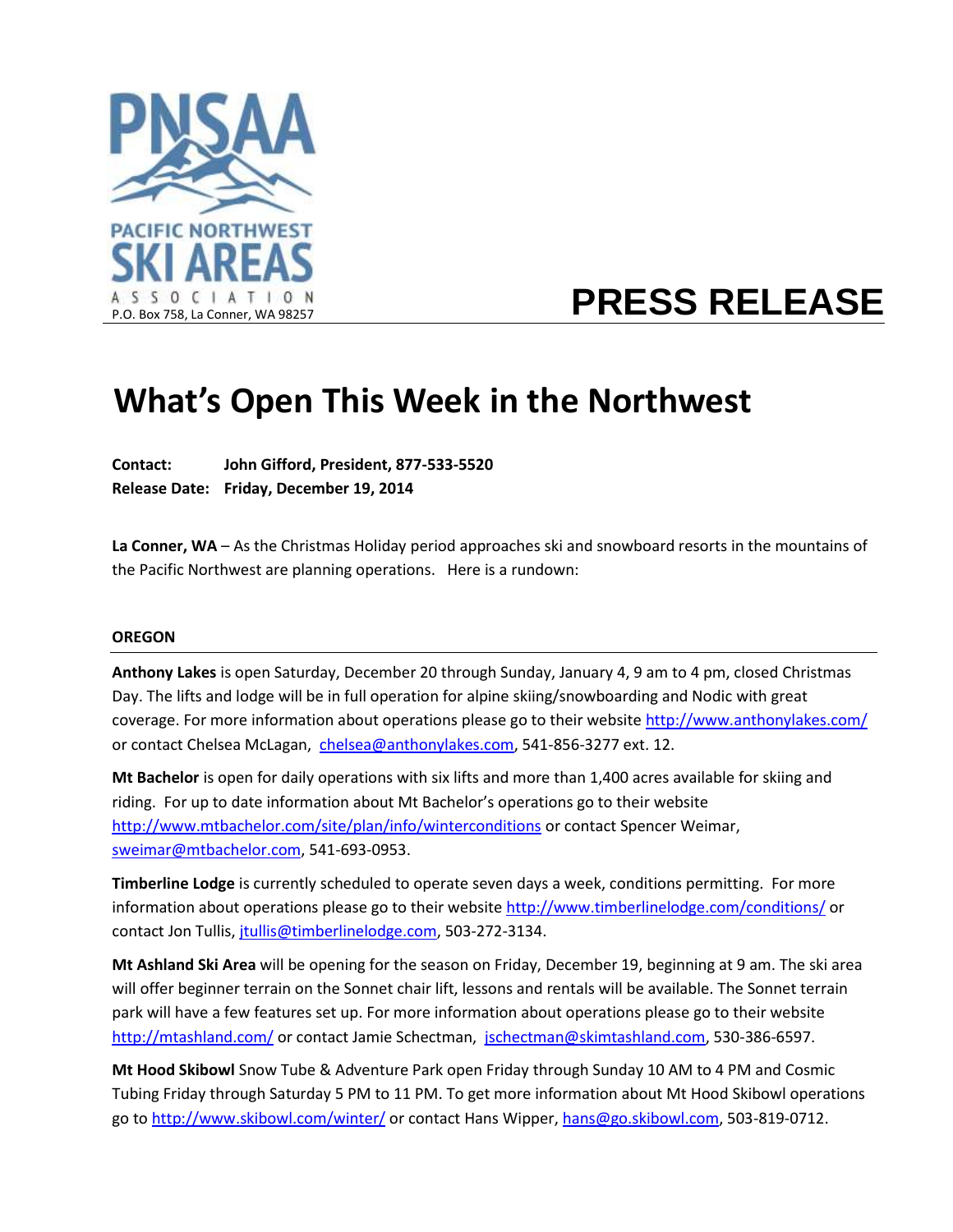# **WASHINGTON**

**White Pass Ski Area** is planning to open Saturday, December 20 for daily operations. For more information on conditions and operations go t[o http://skiwhitepass.com/the-mountain/snow-report.aspx](http://skiwhitepass.com/the-mountain/snow-report.aspx) or contact Kathleen Goyette[, kat@skiwhitepass.com,](mailto:kat@skiwhitepass.com) 509-945-3189.

**Mission Ridge Ski and Snowboard Park** will be re-opening Friday December 19th and will be open 7 days a week through January 5<sup>th</sup>. Food service, rental, retail, child care and the snowsports center for lessons will also be available. More information about Mission Ridge's operations can be found on their website <http://www.missionridge.com/snow-report> or contact Sam Chapin, [schapin@missionridge.com,](mailto:schapin@missionridge.com) 509-588- 9404.

**Methow Trails** is operating daily with over 50 groomed ski and bike trails.Daily grooming reports with real time GPS trail updates can be found a[t methowtrails.org,](http://methowtrails.org/winter-trails/grooming/) via the free Methow Trails app or by calling 509- 996-3860.

**Loup Loup Ski Bowl** is planning to open the tubing hill and Nordic on Friday, December 19 and Saturday, December 20, with full operations on Sunday, December 21, weather permitting.For more information on conditions and operations go t[o http://www.skitheloup.com/](http://www.skitheloup.com/) or contact CP Grosenick, [manager@skitheloup.com,](mailto:manager@skitheloup.com) 509-557-3402.

# **IDAHO**

**Bogus Basin** opening day is Friday, December 19th 2014. Hours of operation on Friday are from 10:00am – 4:30pm. Holiday hours will be in effect starting Saturday, December 20 with mountain open from 9:00am-4:30pm daily through Sunday, January 4<sup>th</sup>. Lifts operating will be Deer Point (#1), Showcase (#4), Coach (#7), and the Easy Rider magic carpet. A small terrain park in Stewart's Bowl will be available for guests. Limited trails will be open from the Nordic Center. For more information on operations and current conditions go to the website<http://bogusbasin.org/> or contact Alan Moore, [alan@bogusbasin.org,](mailto:alan@bogusbasin.org) 208-869-6624

**Schweitzer Mountain Resort** is open for the season with 7 days/week operations with lifts running 9 am to 3:30 pm. More information about Schweitzer's operations and conditions can be found on their website <http://www.schweitzer.com/mountain/snow-report/> or contact Sean Mirus, [smirus@schweitzer.com,](mailto:smirus@schweitzer.com) 208- 263-9555.

Lookout Pass Ski Area is open daily through Monday, January 5<sup>th</sup> operating chairs 1 & 4 with top to bottom skiing and riding on the front side of the mountain. Lifts operate 9-4 PM PST, and 8:30-4 PM on weekends. Snow Sports School, Rental Shop, F&B and Loft Pub are in full operation. For more information go to their websit[e https://skilookout.com/](https://skilookout.com/) or contact Phil Edholm[, phil@skilookout.com,](mailto:phil@skilookout.com) 208-744-1234.

**Silver Mountain Resort** will be opening for seven day a week holiday starting Saturday, December 20th through Monday, January 5<sup>th</sup>. Open every day for skiing, boarding, tubing, snowshoeing and scenic rides. For current conditions and operations check the website [http://www.silvermt.com/site\\_Snow-](http://www.silvermt.com/site_Snow-Report/SnowReport.aspx)[Report/SnowReport.aspx](http://www.silvermt.com/site_Snow-Report/SnowReport.aspx) or contact Neal Scholey[, Neals@silvermt.com,](mailto:Neals@silvermt.com) 208-783-1531.